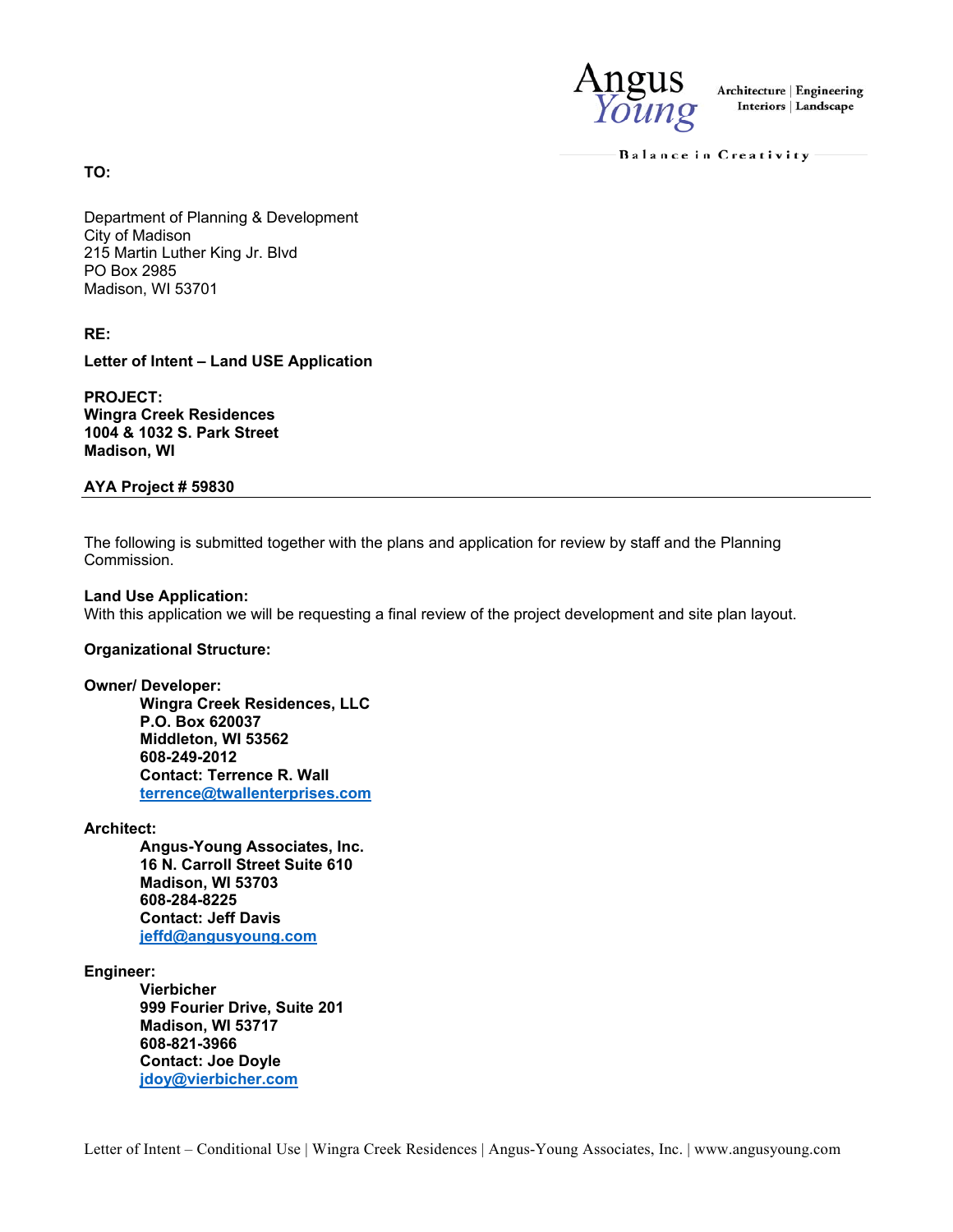

**Architecture | Engineering Interiors | Landscape** 

Balance in Creativity

**Landscape Design: The Bruce Company 2830 Parmenter Street PO Box 620330 Middleton, WI 53562 608-836-7041 Contact: Rich Strohmenger rstrohmenger@brucecompany.com**

# **Introduction:**

The triangular 1.65 acre site is located on the south corner of Park Street and Fish Hatchery Road and is part of an approved PUD\_GDP that established a guide for redevelopment of the former Bancroft Dairy site. The PUD-GDP was approved by the Common Council on October 4, 2011 and later approved to a PUD-SIP zoning.

This proposal will create a dynamic mixed-use community that features attractive architecture and landscaping with density and uses that will support the surrounding businesses and residential neighborhood.

# **Project Description:**

The proposed development consists of 3 buildings of three to four stories surrounding an elevated and landscaped courtyard. The development provides a commercial space at the "wedge" of the site (corner of Park St. and Fish Hatchery Rd.), live-work spaces on Park Street and residential uses throughout the remainder of the site. Parking is below grade and the entrance is located along the South façade at the alley way between UW health and the proposed site. This is secured and heated parking. Residential apartments extend from the first through the fourth floors with a range of unit types available. The buildings will contain 156 apartment units, 1,965 gsf of commercial, and (5) live-work units totaling 11,301 gsf. We are providing site access via South Street (alley) from Fish Hatchery Road. Residents are encouraged to exit the site by turning Right onto South Park Street.

The UW/ Wingra Clinic plan provided a shared drive for vehicular access to the site from either Park Street or Fish Hatchery. The proposed building has access to the parking level via ramp off this shared drive. 157 heated and secured parking stalls are provided. The parking level also provides room for 156 bicycle parking stalls.

The property is in the Bay Creek Neighborhood Association and within the boundaries of UDD 7, the South Madison Neighborhood Plan, the Wingra BUILD plan and an approved PD SIP. The proposed development is generally consistent with those plans.

#### **Site Development Data:**

| Densities:<br>Lot area | 71,647 sf or 1.64 |
|------------------------|-------------------|
| Dwelling units         | acres 161 units   |
| Lot Area/ D.U.         | 445 sf/ unit      |
| Density                | 99.3 Units/Acre   |
| Lot Coverage           | 57,674 sf         |
| Dwelling Unit Mix:     |                   |
| Live/Work:             | 5 Units           |
| Studio:                | 43                |
| 1 Bedroom:             | 68                |
| 1 Bedroom + Den        | 8                 |
| 2 Bedroom:             | 37                |
| Total:                 | 161               |

Letter of Intent – Conditional Use | Wingra Creek Residences | Angus-Young Associates, Inc. | www.angusyoung.com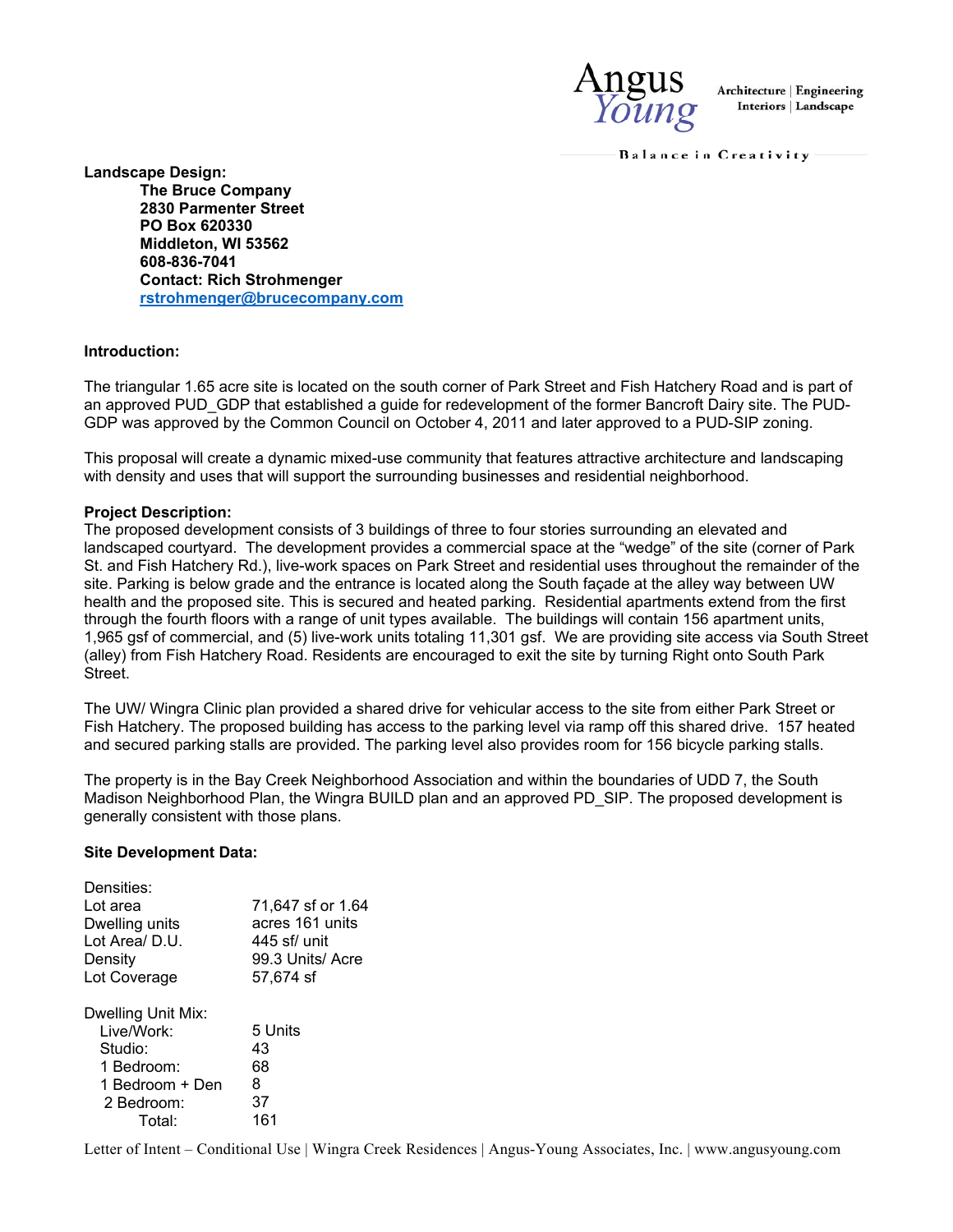

Balance in Creativity

# **Site Development Data** *(cont)***:**

| <b>Building Height:</b>                                                                                    | 3-5 Stories                    |                                                                              |
|------------------------------------------------------------------------------------------------------------|--------------------------------|------------------------------------------------------------------------------|
| Floor Area Ratio:<br>Commercial<br>Live/ Work Space<br>Residential<br>Gross Floor Area<br>Floor Area Ratio | <b>Parking/ Support Spaces</b> | $1,965$ gsf<br>11,301 gsf<br>58,767gsf<br>167,472 gsf<br>240,394 gsf<br>3.35 |
| Vehicle Parking Stalls:<br>Lower Level<br>Bicycle parking stalls:                                          |                                | 157                                                                          |
| Parking Level                                                                                              |                                | 156                                                                          |

# **Project Schedule**

This project will be a phased development with construction of the first phase commencing in spring 2017 with scheduled completion/occupancy slated for spring 2018. The second phase will follow as market conditions dictate and is currently expected to start in 2018.

# **Hours of Operation:**

The residential apartments property will be a professionally managed apartment community. The building will have an on-site management office with of operation are expected to be from **8:00 AM.** - 5:00 P.M., Monday through Friday, with scheduled appointments at other times. The hours of operation for the commercial spaces on the first floor will vary depending on the specific commercial user.

Thank you for your time reviewing our proposal.

Sincerely,

Jeff Davis, AIA